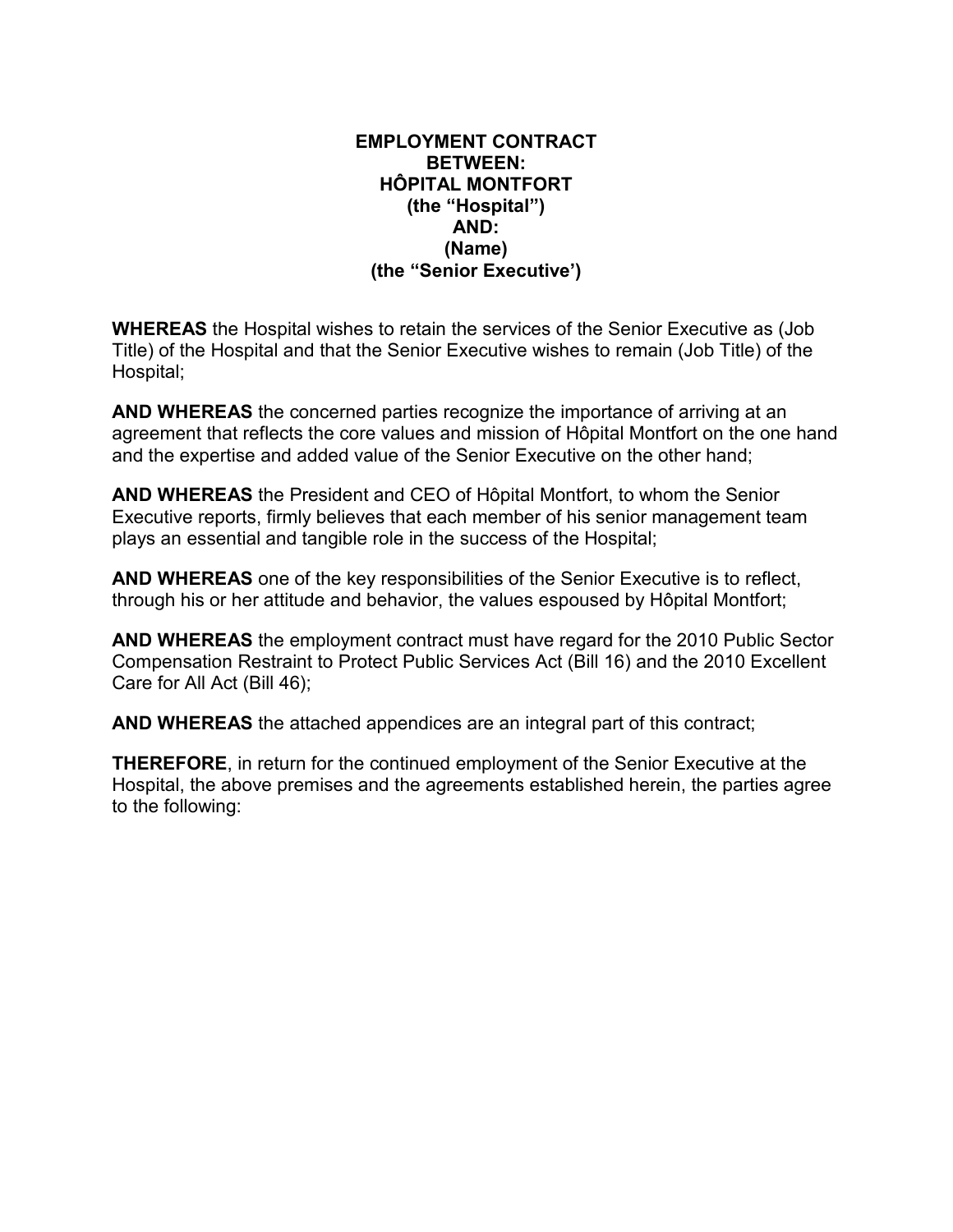## **1. Duties**

The Hospital employs the Senior Executive as **Job Title** and the Senior Executive occupies this position as of **Date** subject to the conditions established herein. As **Job Title,** the Senior Executive is accountable to the President and CEO of the Hospital and must therefore take any measures deemed necessary to ensure compliance with the Public Hospitals Act and its associated regulations, as well as the regulations of the Hospital and any other applicable legislation.

#### **2. Obligations of the Senior Executive**

## **(a) Service**

The Senior Executive dedicates his or her entire time, attention and ability to the affairs of the Hospital or to those of any person authorized by the Hospital, serves the Hospital with loyalty and ability, and gives his or her best effort to promote the mission, vision, values and interests of the Hospital. The Senior Executive refrains from engaging, without prior written authorization by the President and CEO, in any activity that may interfere with obligations set out herein, whether or not the activity in question is associated with some gain, benefit or other pecuniary advantage.

#### **(b) Rules and Regulations**

The Senior Executive is bound by the rules and regulations in effect at the Hospital, in their entirety, that have been identified to him or her and that he or she should be reasonably familiar with. The Senior Executive acknowledges that these rules and regulations are part of the values of Hôpital Montfort and as such, he or she will faithfully adhere to and comply with them.

#### **(c) Confidential Information**

The Senior Executive is bound to abstain, while he or she is in the Hospital's employ and thereafter, from divulging or using, directly or indirectly, without the authorization of the President and CEO, any of the Hospital's secret or confidential information, knowledge or data to the detriment of the institution, regardless of how it was obtained.

#### **(d) Conflicts of interest**

A conflict of interest includes any conflict between the personal interests (pecuniary or other) of the Senior Executive (or of a family member or close friend) and those of the Hospital. The Senior Executive avoids, to the extent possible, any real or potential conflict and promptly brings it to the attention of the President and CEO of the Hospital.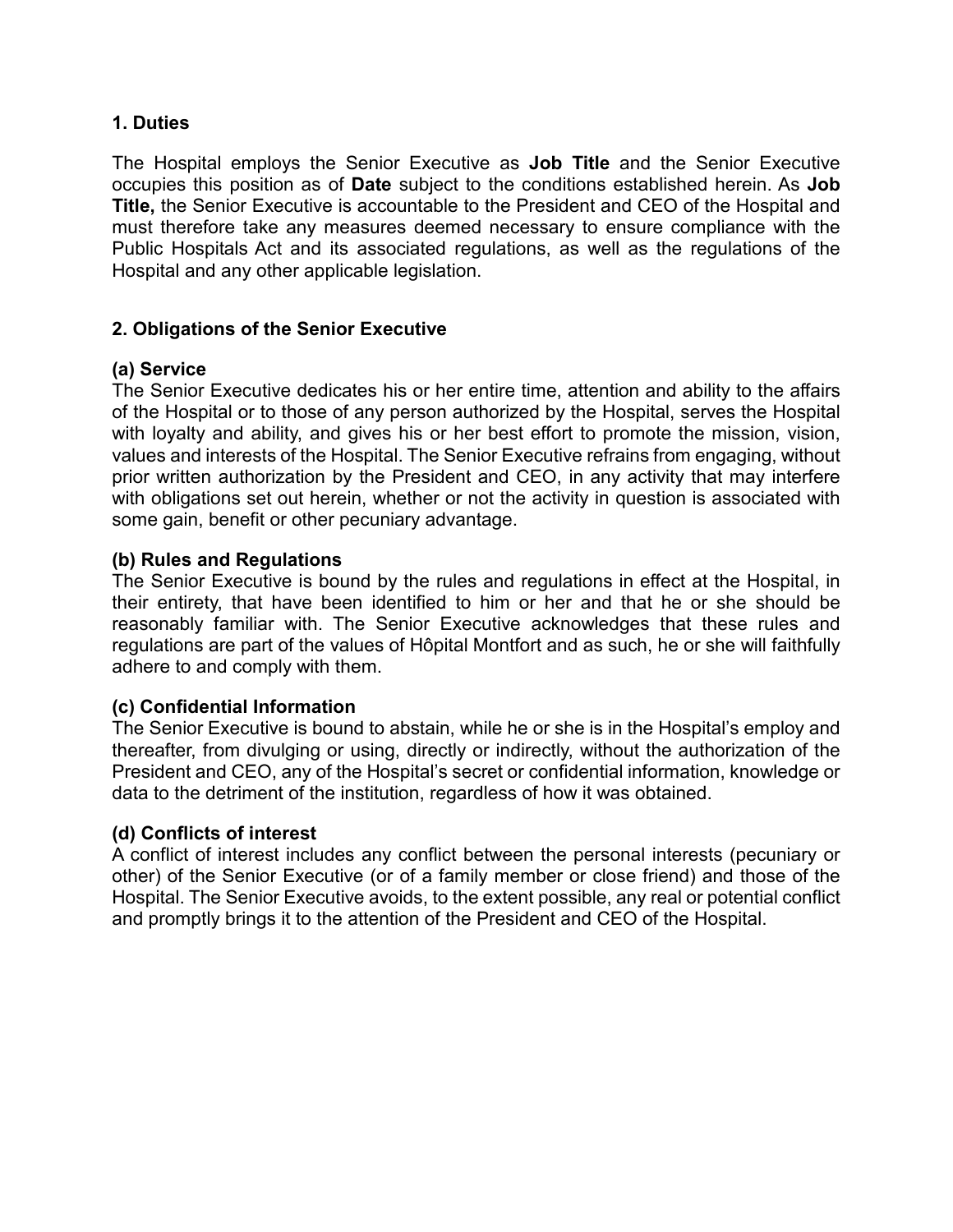# **3. Authority to bind**

In the execution of functions outlined herein, the Senior Executive acts as a member of the senior management team. The Senior Executive nonetheless does not have the authority to affirm that he or she has the right, the power or the authority necessary to create any contract or obligation, implicit or explicit, on behalf of the Hospital or that binds the Hospital, unless this authority is expressly granted to the Senior Executive.

# **4. Remuneration**

- **(a)** For services rendered as set out herein, the Hospital will pay to the Senior Executive, based on the date of signature of the present contract, an annual salary of **(—XXX— \$)** subject to paragraphs 4 (b) and (c) below. The salary of the Senior Executive will be paid out according to normal Hospital payroll procedures and is subject to deductions and withholdings required by law.
- **(b)** The salary of the Senior Executive is revised once per year, with periodic increases made at the discretion of the President and CEO, who consults the Board of Directors, taking into account the financial situation of the Hospital or other fiscal constraints set out in law. The 2010 Public Sector Compensation Restraint to Protect Public Services Act prohibits the Hospital from increasing employee salaries before April 1<sup>st</sup> 2012, except for specific exceptions.
- **(c)** After the end of each reference year, the President and CEO of the Hospital will determine, after consultation with the board of directors, and according to criteria revised yearly and included in Appendix C, the performance bonus that will be paid out to the Senior Executive, if applicable. All such payments will normally be made within sixty (60) days following the Senior Executive's evaluation. The performance bonus is only payable for the fiscal period under which the Senior Executive has effectively worked in this position. All legislation concerning performance-based remuneration of senior executives will supercede the current paragraph in case of contradiction between the two.
- **(d)** The Senior Executive has a right to obtain, as per Hospital policies which are subject to periodic changes or additions, reimbursement of reasonable and necessary expenses accrued in the execution of the duties outlined herein, upon submission of proof of the nature and amount of said expenses, according to reimbursement policies in effect at the Hospital.
- **(e)** All other expenses related to the work and objectives of the Senior Executive may be reimbursed with prior approval of the President and CEO and upon presentation of proof, as required under Hospital guidelines.
- **(f)** The Senior Executive is entitled to benefits outlined in Appendix A (attached) and to other benefits and plans offered by the Hospital to its Senior Executives, in accordance with set conditions.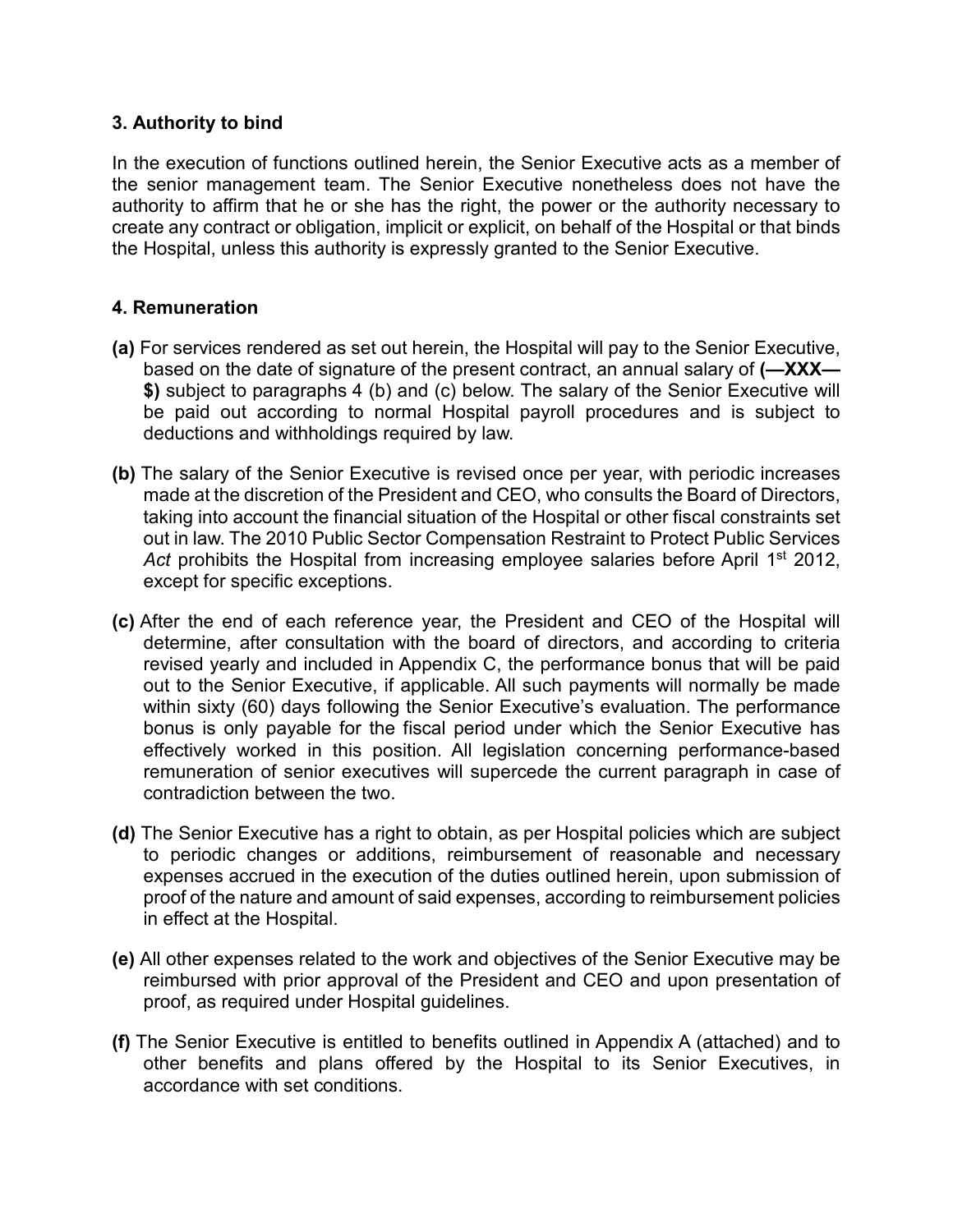# **5. Termination of This Agreement**

- **(a)** This agreement and the employment of the Senior Executive may be terminated by the Hospital:
	- i) By mutual consent of the Senior Executive and the Hospital;
	- ii) By the Hospital immediately for just cause as per article 6 of the present contract;
	- iii) Subject to the terms of article 7 of the present contract, by the Hospital, without just cause, upon written notice to the Senior Executive, effective upon delivery of said notice. Upon reception of said notice, the Senior Executive is relieved of his or her functions;
	- iv) By the Senior Executive at any time, upon sixty (60) days written notice given to the Hospital;
- **(b)** Upon termination of the Senior Executive's employment as outlined herein, the Hospital no longer holds any obligation towards the Senior Executive with respect to the present agreement or the terms of his or her employment with the Hospital, except with respect to the following:
	- i) Salary owed, as per the terms of this agreement, which remains outstanding at the moment of said termination;
	- ii) Benefits accrued, including accumulated leave to which the Senior Executive is entitled at the moment of termination;
	- iii) Termination indemnities as outlined in article 7 in case of a termination under paragraph 5 (a) (III) of the present contract;
	- iv) The performance bonus which the Senior Executive would have earned under the terms of paragraph 4 (c), if applicable, save for the termination of his or her employment, payable on a pro-rated basis on the portion of the fiscal year in which the Senior Executive worked, if it is demonstrated that he or she met performance targets.
- **(c)** The Senior Executive recognizes that all confidentiality obligations set out in article 2 (c) survive the termination of the present contract and the termination of employment and will remain in effect;
- **(d)** Upon termination of the present contract, the Senior Executive will immediately return to the Hospital any and all books, documents, effects or other goods belonging to the Hospital, or for which the hospital is responsible towards third parties, that the Senior Executive possesses, controls or keeps and are in his or her charge.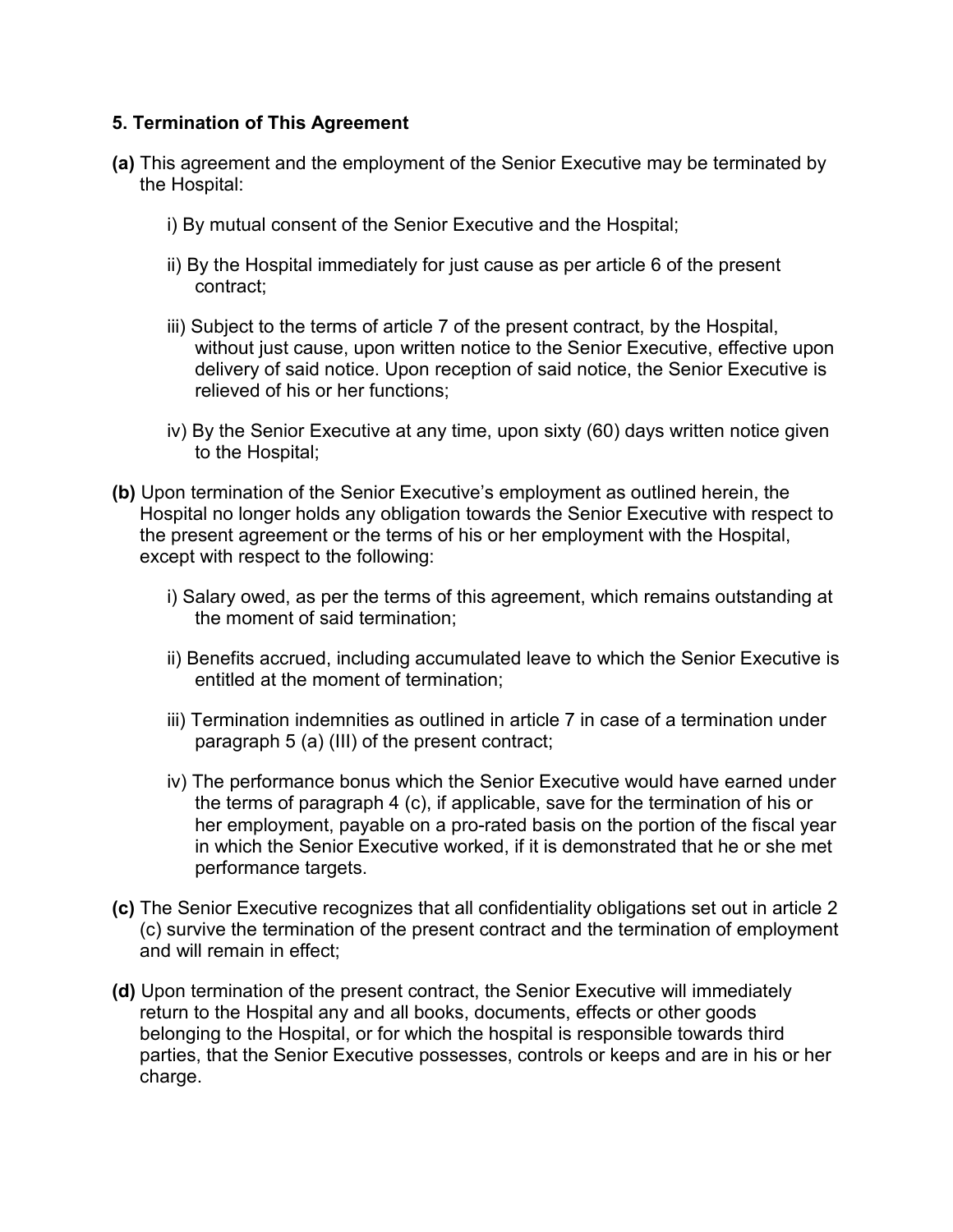# **6. Termination With Just Cause**

**(a)** Notwithstanding anything to the contrary contained herein, the Hospital can, with just cause, terminate the employment of the Senior Executive at any time and without prior notice or indemnity in lieu of prior notice, except for payments outlined in paragraphs 5 (b) (I) and (II) of the present contract.

# **7. Termination Indemnity in Lieu of Notice**

- **(a)** For the purposes of the present agreement, the notice period is of twelve (12) months plus one (1) month per year of service completed, up to a total of eighteen (18) months.
- **(b)** If the Hospital terminates the employment of a Senior Executive under the terms of the present article, the Hospital shall:
	- i) Pay to the Senior Executive the accumulated leave to which he or she was entitled at the moment of termination and continue to make regular payments to the Senior Executive, over the entire length of the notice period, in the amount of his or her usual salary at the time of termination;
	- ii) Maintain health-and-insurance-related benefits for the Senior Executive, as described in Appendix A (attached), except for short-term disability, during the entire notice period, inasmuch as these benefits can be maintained under contractual agreements established between the Hospital and its insurers. Admissibility for short-term disability benefits for the Senior Executive will only be maintained for the period prescribed by law. The maintenance of benefits ends at the moment the Senior Executive occupies another position that offers comparable benefits, or at the end of the notice period, whichever comes first;
	- iii) Continue to pay, during the entire notice period, le Hospital's portion of retirement plan contributions, with said payment ending when the Senior Executive occupies another position.
- **(c)** Notwithstanding paragraphs (a) and (b), in lieu of payments therein outlined, the Hospital shall pay to the Senior Executive, upon demand on the employment termination date or at any point after termination notice has been given, a lump sum equivalent to the total of the following amounts:
	- i) His or her salary for the balance of the notice period, plus leave time accumulated prior to termination of employment;
	- ii) The Hospital's cost for maintaining the Senior Executive's benefits relating to health and health insurance, as described in Appendix A, for the balance of the notice period;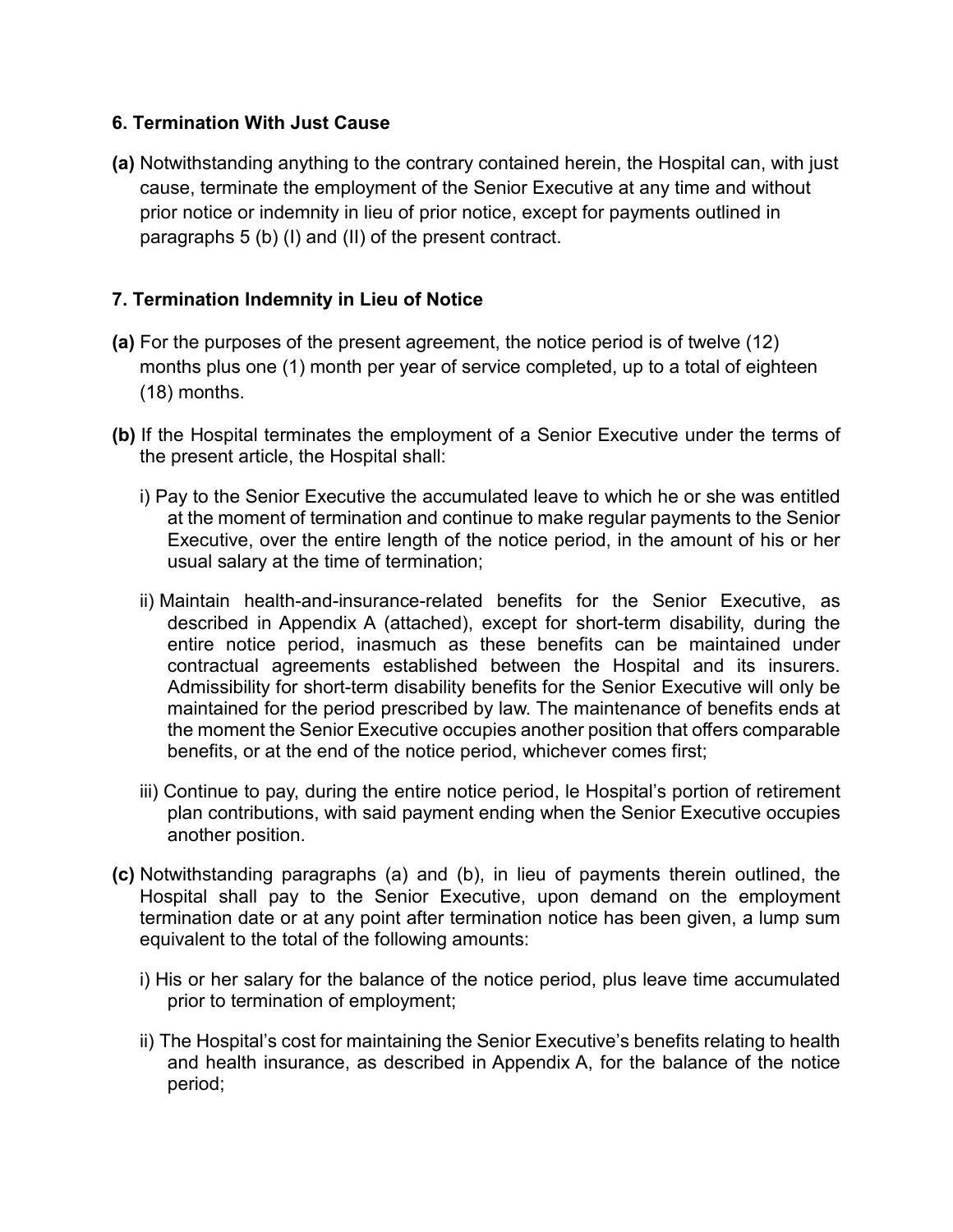iii) The Hospital's cost for maintaining its portion of retirement plan contributions for the balance of the notice period.

The Senior Executive may, however, ask that his or her contributions and the Hospital's contribution be maintained for the balance of the notice period as outlined in paragraph (a).

- **(d)** The Senior Executive acknowledges through this agreement that the payments outlined in paragraphs (a) (b) or (c) are reasonable and satisfy all possible claims with respect to employment termination indemnities in lieu of notice, to employment termination indemnities, or any other claim, may it fall under the Employment Standards Act of 2000, the Human Rights Code, the Pay Equity Act, Common Law or other, that the Senior Executive may have regarding his or her employment with the Hospital, from the termination of said employment to the termination of the Senior Executive's benefits, as set forth in the present contract.
- **(e)** The Hospital provides the Senior Executive with the services of an outplacement consulting firm and/or a financial advisor, at a maximum cost not exceeding seven point five (7.5%) of his or her salary at the time of employment termination;
- **(f)** i) The Senior Executive agrees that the payments and maintenance of benefits outlined in paragraph (a) will end if he or she accepts a substantially equivalent position in another hospital, except for a partial salary payment to ensure that the Senior Executive maintains his or her salary level at the moment of employment termination, for the entire notice period;

ii) If he or she has received a lump sum payment, as outlined in paragraph (c), the Senior Executive agrees to reimburse the Hospital if he or she accepts a substantially equivalent position in another hospital. The amount to be reimbursed will be equivalent to the balance of the notice period that will effectively be worked.

## **8. Assignment; Applicable Law**

- **(a)** Subject to article 6, the present contract may be assigned by the Hospital or any of its agents and is vested in any assignee. The Senior Executive cannot assign the present contract or any of its associated rights, nor delegate duties assigned therein.
- **(b)** The present agreement is governed and interpreted according to the laws of the province of Ontario.
- **(c)** (c) All payments or transfer of monies set out in the present contract are subject to deductions and withholdings required by law.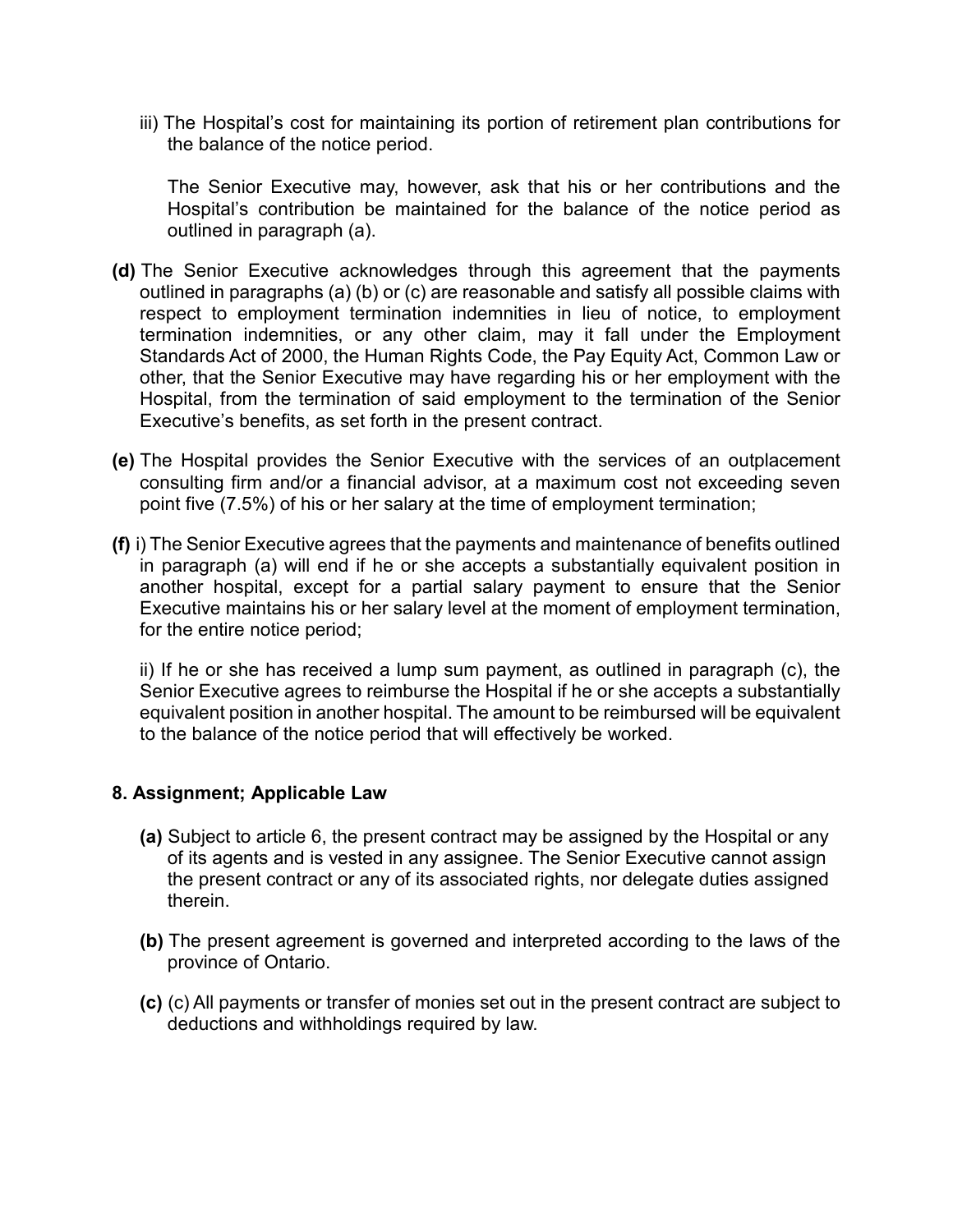## **9. Prior Agreements**

All prior agreements, written or verbal, established between the parties or regarding the Senior Executive's employment at the Hospital are, with this present agreement, terminated and cancelled.

# **10. Complete Agreement**

The present contract constitutes the complete agreement concluded between its parties on the subject covered and no modification, variation or amendment will be considered binding unless it is expressed in writing and signed by all parties. All parties recognize that there is no convention, affirmation, guarantee, disposition, agreement or other representation, written or verbal, that exists regarding the object of the present contract.

# **11. Independent Counsel**

In signing the present contract, the Senior Executive acknowledges having been given the prior opportunity to obtain independent legal counsel.

## **12. Notices**

The notice, requests, requirements or other communications required under the present contract are given in writing and considered complete if they are hand delivered or sent by pre-paid registered mail through Canada Post to the parties at the following addresses (or to other addresses communicated in writing by one party to the other at the following):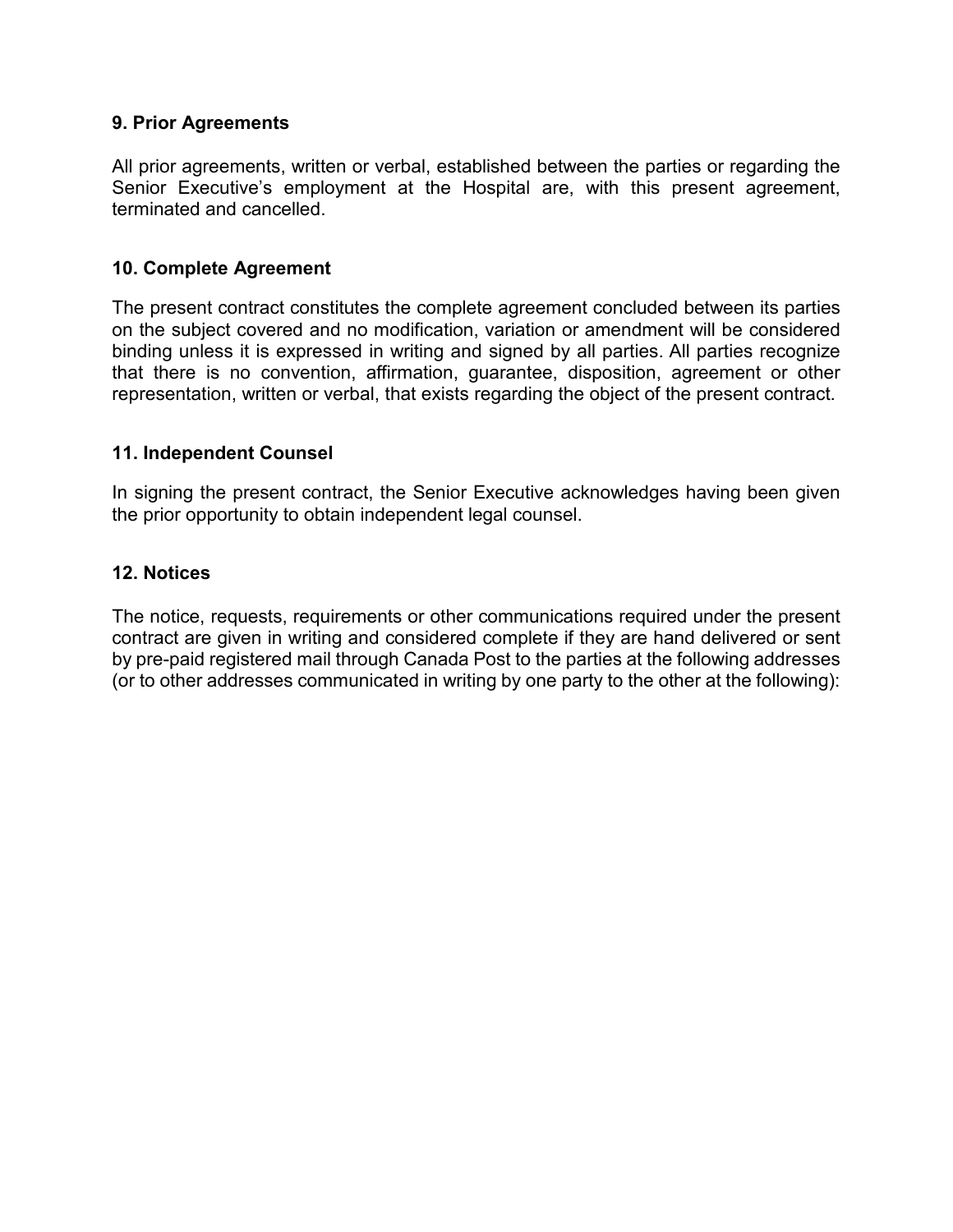# **Name Job Title Address Tel.:** In the case of the Hospital, to: **Dr. Bernard Leduc** President and CEO Hôpital Montfort 713, Montreal Rd, 2C248 Ottawa, Ontario K1K 0T2 **Tel.: 613-746-4621, ext 2000**

**All notice sent by mail will be considered to have been received on the third business day (excluding Saturday, Sunday and statutory holidays) following mailing and any document delivered by hand will be considered as received at the moment of exchange.**

# **13. Waiver and Amendment**

No amendment of the present agreement is valid or actionable if it is has not been established in writing and duly signed by both parties concerned. No tolerance of violation of the terms of this agreement will go into effect or be actionable if it is not established in writing and signed by the party deemed to confer said notice and, unless otherwise stipulated in the written waiver, is limited to the violation in question that is subject to waiver.

## **14. Arbitration**

All questions stemming from the application, interpretation and administration of the present agreement will be decided by final and binding arbitration, according to the 1991 *Arbitration Act* if the said dispute resolution mechanism is accepted by both parties (the Senior Executive and the Hospital) at any time. The arbitrator, selected in accordance with the 1991 *Arbitration Act*, has the power to extend awards and damages in case of violation of the terms of the present agreement. The arbitrator does not, however, have the power to order the reintegration of the Senior Executive, nor modify or alter in any way the conditions outlined in the present contract.

**IN WITNESS THEREOF** the parties have signed the present agreement on This

 $\frac{1}{2011}$ .

**SIGNED, SEALED AND DELIVERED** \_\_\_\_\_\_\_\_\_\_\_\_\_\_\_\_\_\_\_\_\_\_\_\_\_\_\_\_\_\_\_\_\_\_\_\_\_\_\_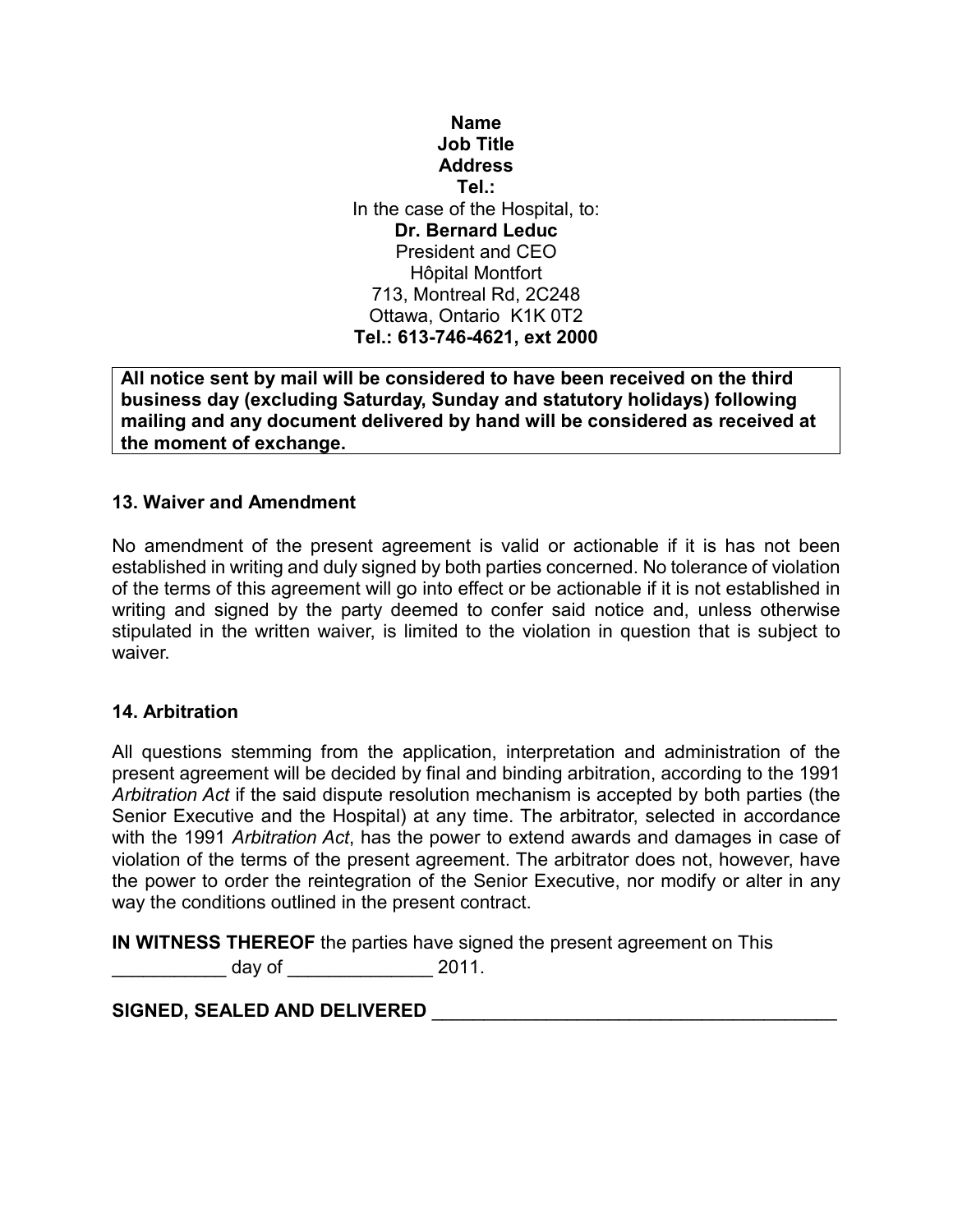IN THE PRESENCE OF:

Senior Executive

Witness

-

President and CEO

Witness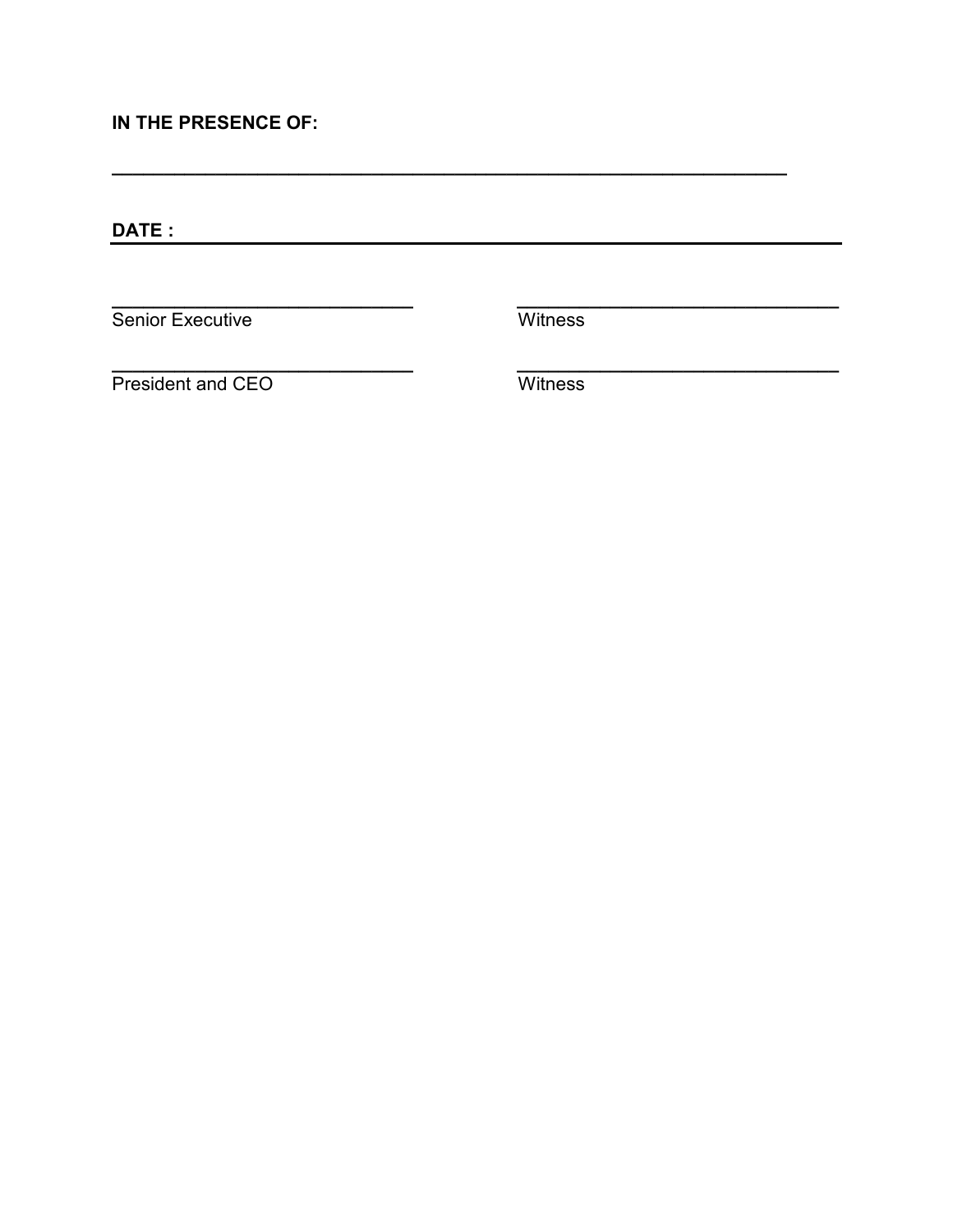## **APPENDIX A EMPLOYMENT CONDITIONS**

| <b>Annual leave:</b>       | Five (5) weeks per year<br>Six (6) weeks after ten (10) years<br>Seven (7) weeks after twenty (20) years                                                                                                                                                                                      |
|----------------------------|-----------------------------------------------------------------------------------------------------------------------------------------------------------------------------------------------------------------------------------------------------------------------------------------------|
| <b>Statutory holidays:</b> | Twelve (12) days, including one floater                                                                                                                                                                                                                                                       |
| <b>Bank of sick days:</b>  | Twelve (12) days reimbursable at 50% if not used by<br>December 31 of each year.                                                                                                                                                                                                              |
| <b>Membership dues:</b>    | The employer commits to paying membership dues to two<br>employment-related professional associations, selected by<br>the Senior Executive, up to a maximum amount of \$2000. The<br>Senior Executive must provide the President and CEO with the<br>relevant related documents and receipts. |

#### **Other benefits or allowances:**

1) The employer commits to buy and make available to the Senior Executive necessary office equipment, notably a computer and accessories, of a value of not more than three thousand (\$3000) dollars, which the Senior Executive can use at home in order to carry out his or her employment-related duties.

Upon termination of the present contract, office equipment will be returned to the employer or sold back to the Senior Executive at a price reflecting current market value.

2) The employer directly pays or reimburses tuition fees and other reasonable costs associated with training or external professional development programs, with prior approval of the President and CEO.

**Group insurance:** In accordance with the coverage extended in the policy negotiated between the hospital and its insurer for the Senior Management group.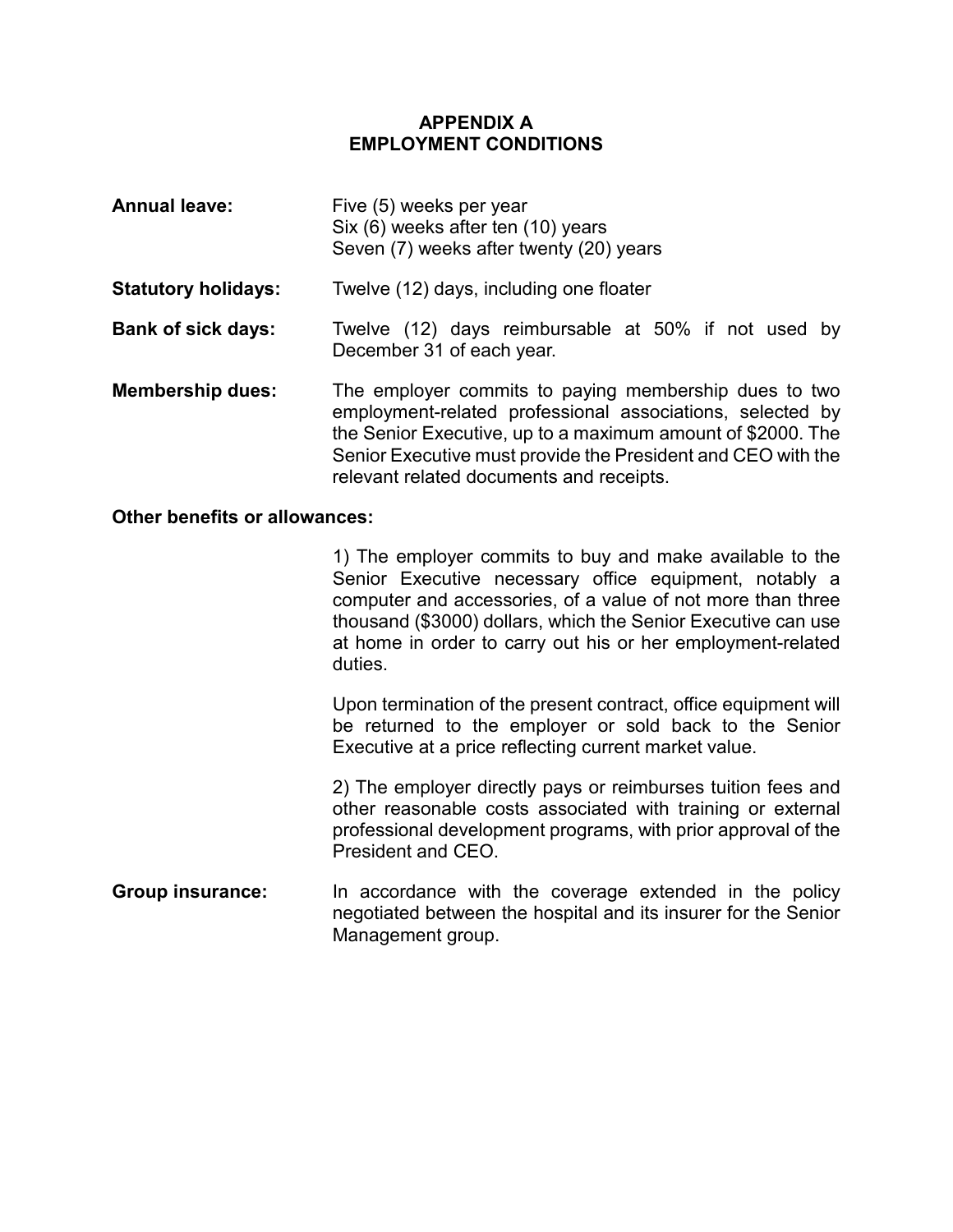# **APPENDIX B DESCRIPTION OF POSITION**

| Department:<br>Title of immediate superior: | Job Title: |  |
|---------------------------------------------|------------|--|
|                                             |            |  |
|                                             |            |  |
| Date of last update:                        |            |  |

# **Summary of duties**

# **Leadership and strategic management**

**Operational management and various programs under employee's responsibility**

**Management of human resources under employee's responsibility**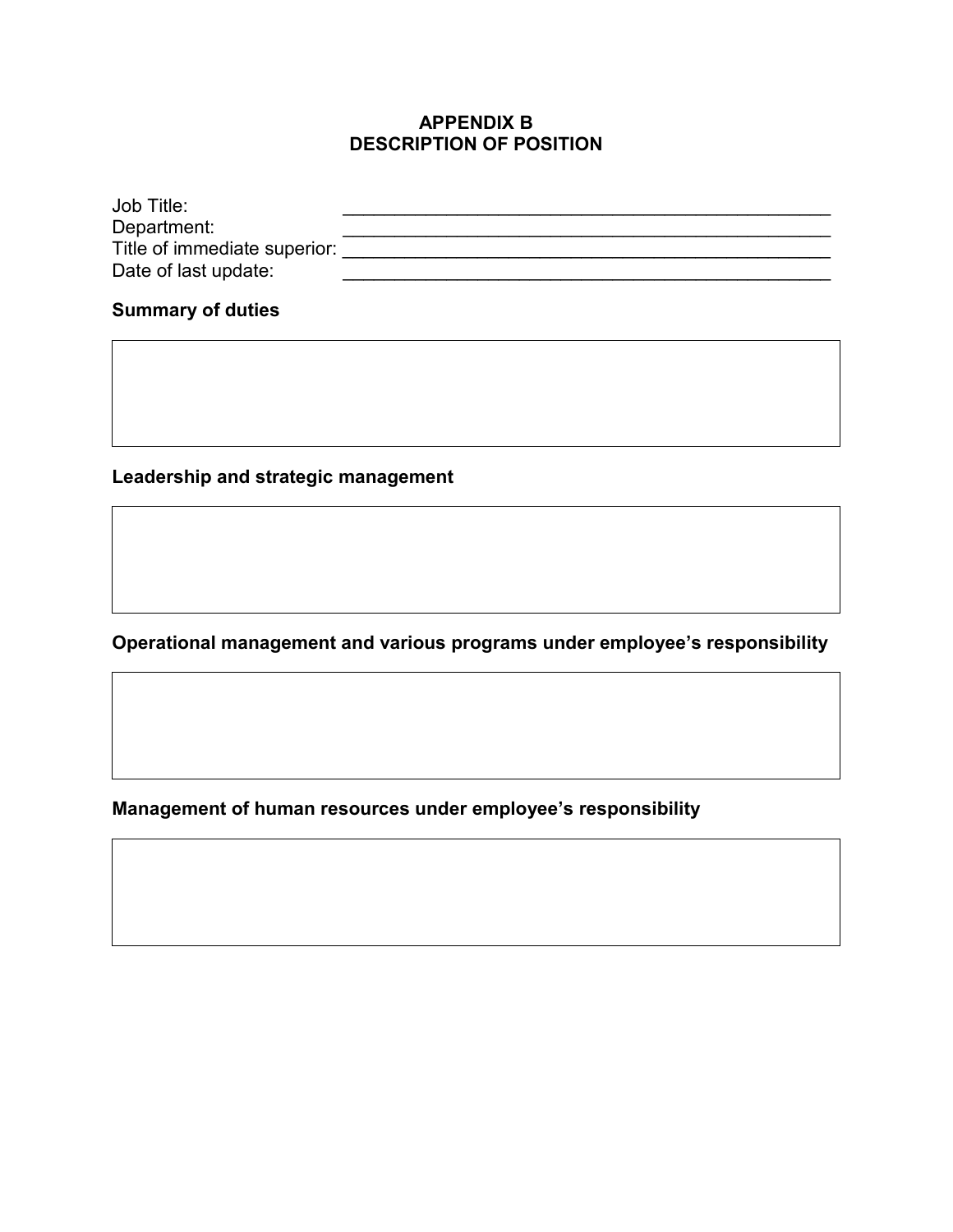**Management of financial, material and information resources under employee's responsibility**

**Workplace relations and development of business partnerships**

**Health and safety**

**Required professional qualifications and main characteristics of candidate**

**Other comments:**

| <b>Signature of immediate supervisor:</b> |  |
|-------------------------------------------|--|
| Date:                                     |  |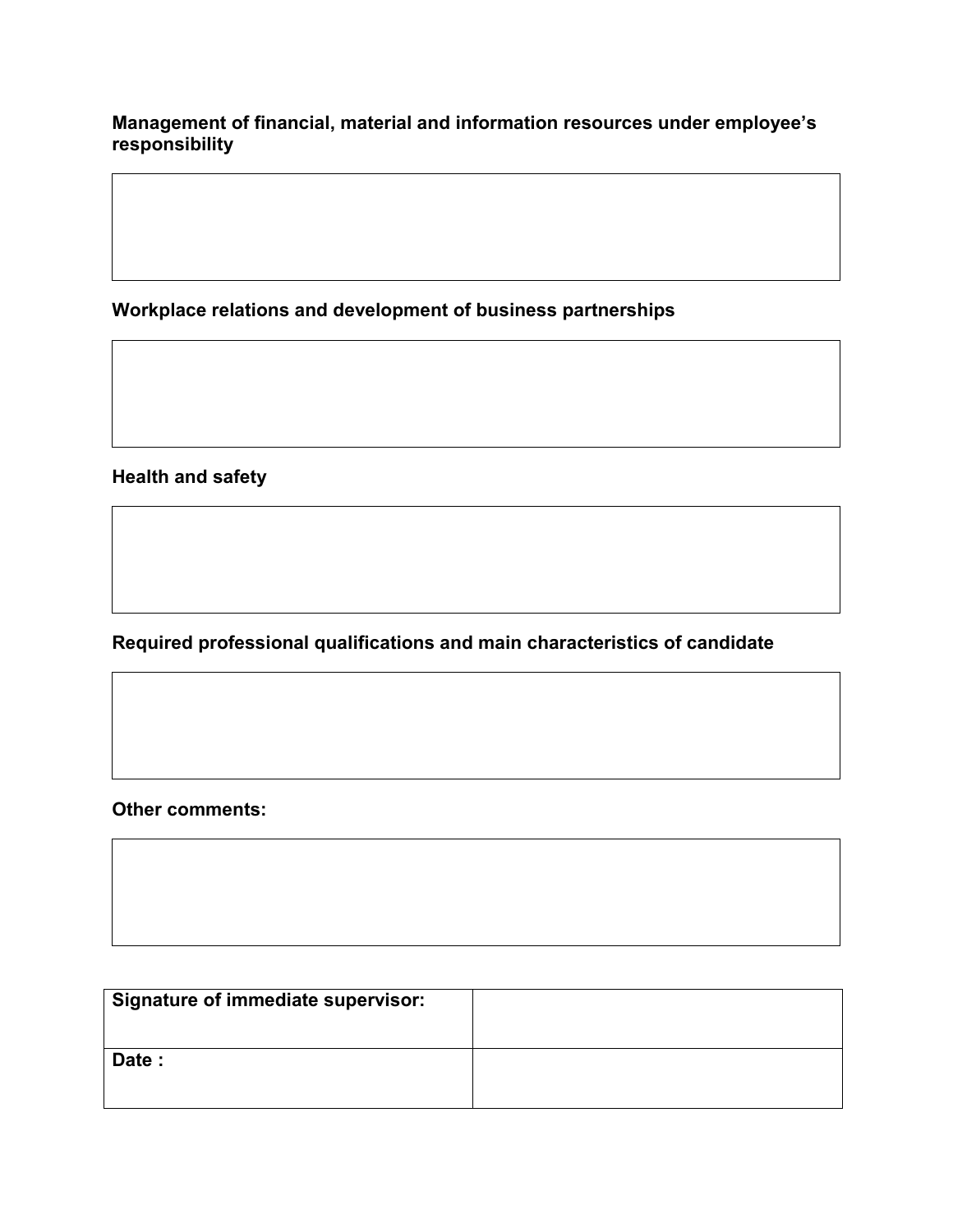# **APPENDIX C RESPONSIBILITY AGREEMENT**

# **FOR THE PERIOD OF APRIL 1st 2011 TO MARCH 31 2012**

The parties recognize that in order to enable the Senior Executive to fully exercise his or her mandate, a number of responsibilities must be assigned to him or her. Therefore, for the period in question, the **job title** will see his or her objectives set in accordance with the Quality Improvement Program for the current year.

In order to evaluate the level of success with which the Senior Executive has met his or her performance targets, while recognizing the corporate environment in which he or she has operated, the parties agree to the setting of a certain number of objectives. The achievement or not of said objectives will govern salary adjustments that correspond to the performance of the Senior Executive.

- Corporate objectives
- Functional objectives
- Qualitative objectives related to competencies and behaviours applied

In addition, the employment contract should have regard, most notably, for the 2010 Public Sector Compensation Restraint to Protect Public Services Act (Bill 16) and the 2010 Excellent Care for All Act (Bill 46), in addition to applicable regulations as they are put into effect by the concerned authorities.